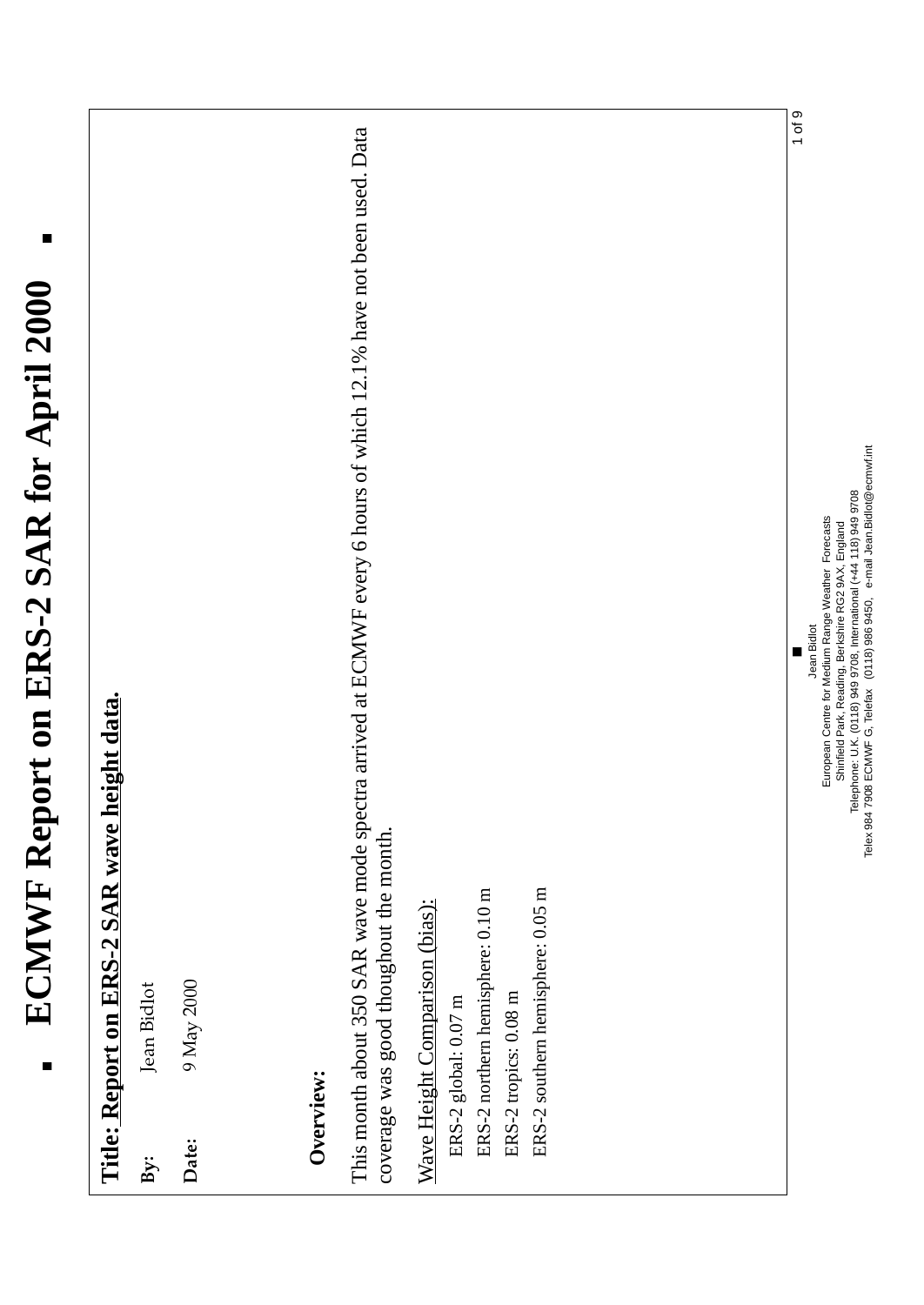|                                                          |                                                                                                                                                                                                                                                                                                                                                                                                                                                                                                                                                                                                                                                                           | $2$ of $9$                                                        |
|----------------------------------------------------------|---------------------------------------------------------------------------------------------------------------------------------------------------------------------------------------------------------------------------------------------------------------------------------------------------------------------------------------------------------------------------------------------------------------------------------------------------------------------------------------------------------------------------------------------------------------------------------------------------------------------------------------------------------------------------|-------------------------------------------------------------------|
| The SAR worked normally.<br>Figure captions:<br>Remarks: | Figure 5: Comparison of ECMWF wave height results with ERS-2 SAR wave height data for April 2000 (southern hemisphere)<br>Figure 3: Comparison of ECMWF wave height results with ERS-2 SAR wave height data for April 2000 (northern hemisphere)<br>Figure 2: Comparison of ECMWF wave height results with ERS-2 SAR wave height data for April 2000 (global).<br>Figure 4: Comparison of ECMWF wave height results with ERS-2 SAR wave height data for April 2000 (tropics)<br>of bias (ERS-2 - model) and scatter index (SI)<br>2 Altimeter data for December 1996.<br>Figure 1: Time series of data reception for ERS-<br>Figure 6: ERS-2 SAR wave heights: Timeseries | European Centre for Medium Range Weather Forecasts<br>Jean Bidlot |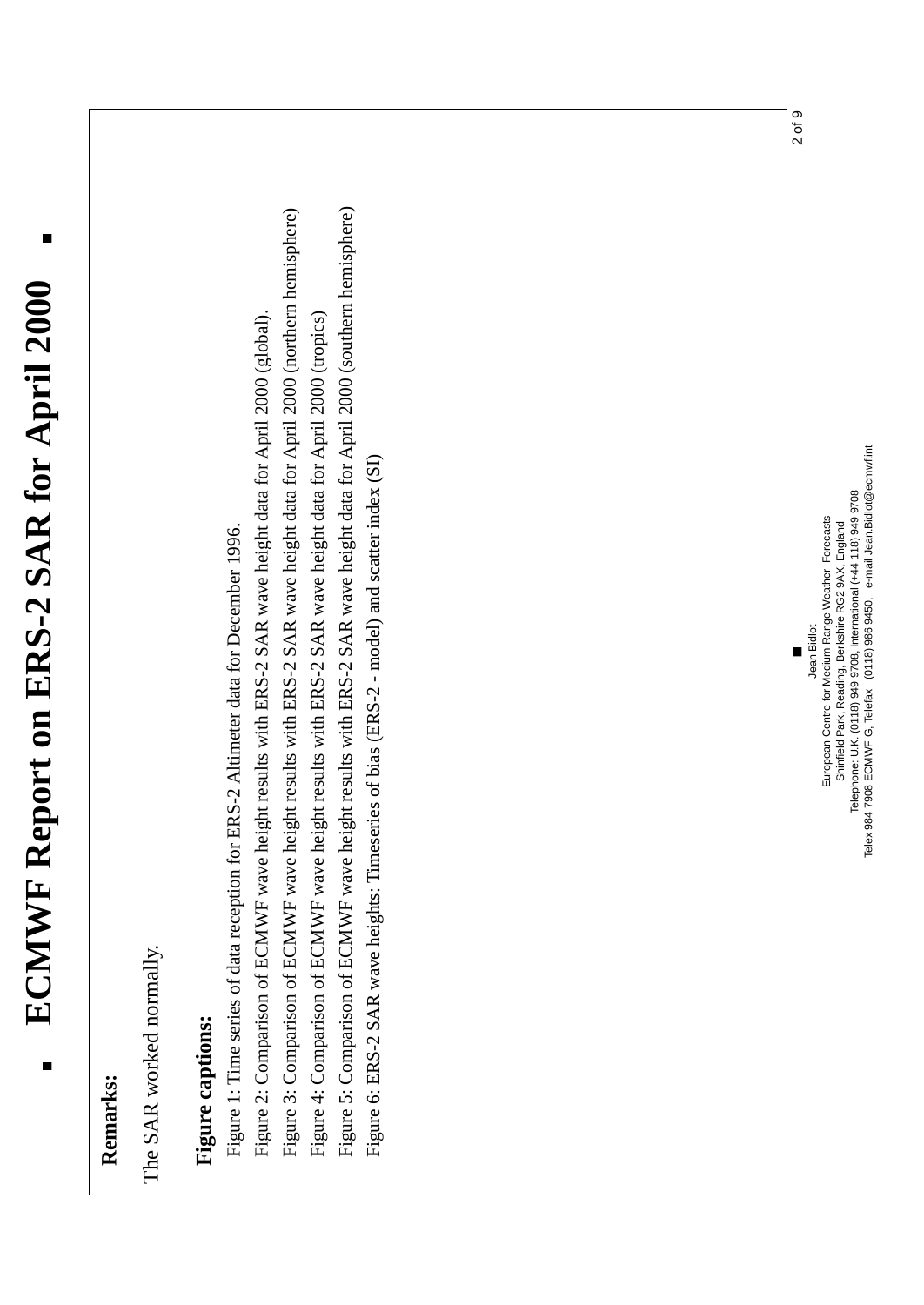## $\blacksquare$ ECMWF Report on ERS-2 SAR for April 2000 **ECMWF Report on ERS-2 SAR for April 2000**



Telex 984 7908 ECMWF G, Telefax (0118) 986 9450, e-mail Jean.Bidlot@ecmwf.int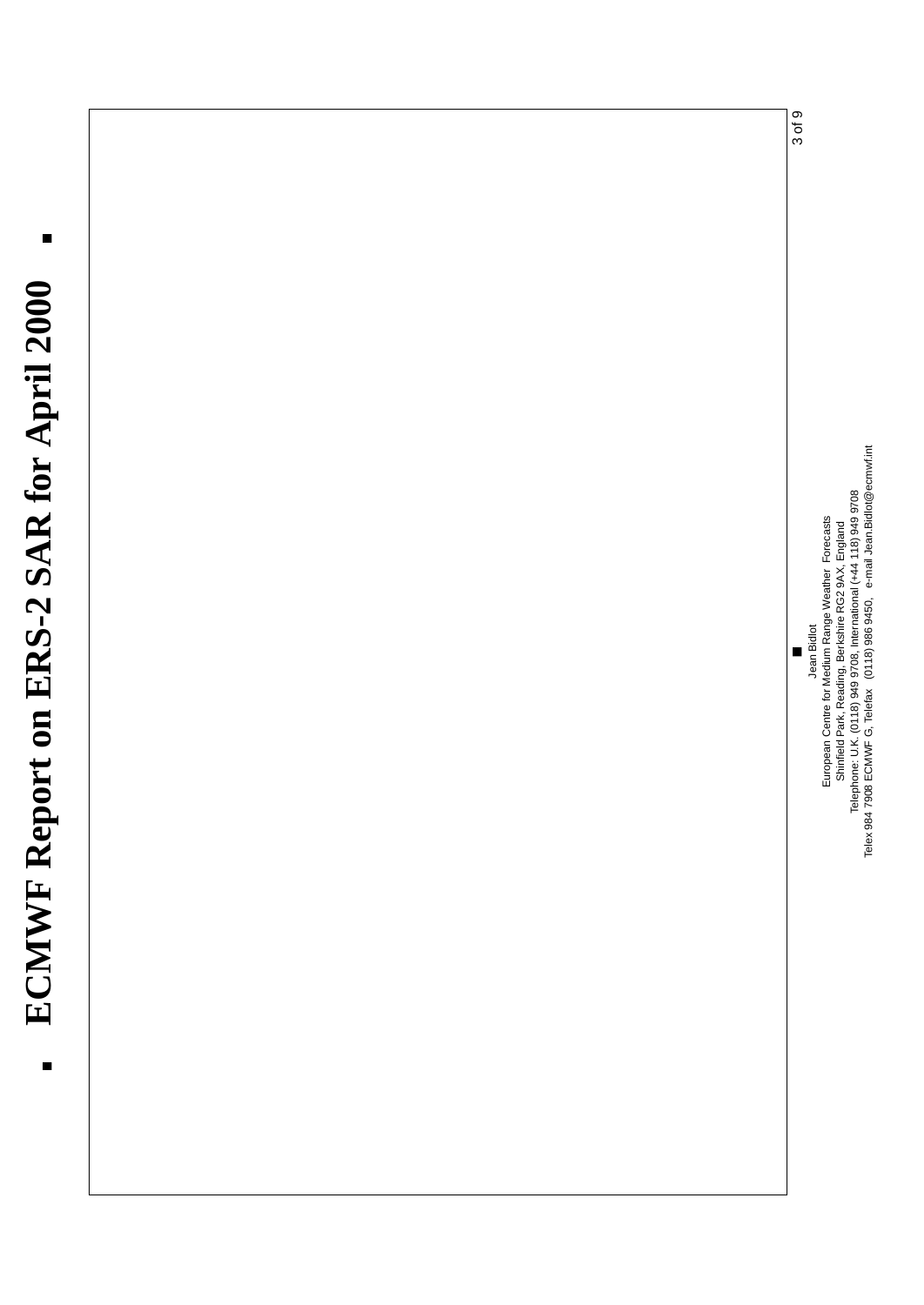$\blacksquare$ ECMWF Report on ERS-2 SAR for April 2000 **ECMWF Report on ERS-2 SAR for April 2000**

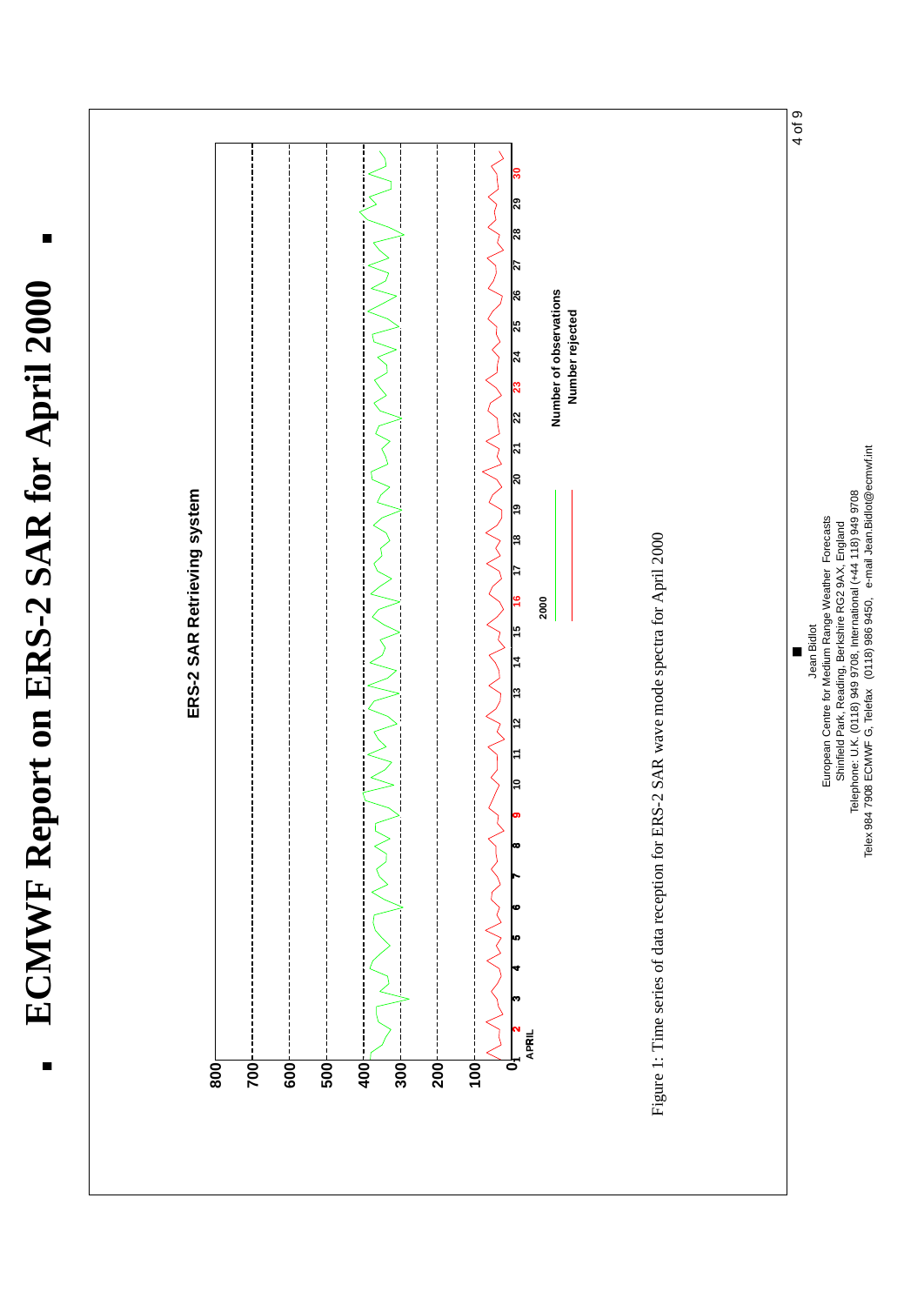ด21)<br>02 0020) 0057) 0. 9265<br>1. 0276 (0 .<br>0. 9516 (0 .<br>0. 1959 (0 . 0+2,7-6./( 0+.\* 9516 ( 0 .<br>\* ^ = ^ ^ 0 2.5764 2.6478 0.0714 2 .5764<br>2 .6478<br>0 .0714<br>0 .4387<br>0 .9265 0 1703<br>0 9265<br>0 - 0 9516<br>0 1959 36865  $\mathbf{\tau}$ **ECMWF Report on ERS-2 SAR for April 2000** ( **ERS-2 WAVEHEIGHTS (M)** STATISTICS ENTRIES MEAN WAM MEAN ERS-2 BIAS (ERS-2 - WAM) STANDARD DEVIATION SCATTER INDEX CORRELATION SYMMETRIC SLOPE REGR. COEFFICIENT REGR. COEFFICIENT REGR. CONSTANT REGR. CONSTANT Figure 2: Comparison of ECMWF wave height results with ERS2 SAR wave height data for April 2000 (global) Entries 5000 1000 500 300 100 50 30 15 5 $\overline{\phantom{0}}$ รู<br>4ูี∾ 8&10 12 **WAM WAVEHEIGHTS (M)**<br>ECMWF wave height results with **E**  $\circ$  m  $\circ$   $\circ$  $\rightarrow$   $\rightarrow$  $\sim$   $\approx$   $\sim$ 0"  $12^{-}$  $\mathbb{P}^+$  o  $\mathbb{P}^+$  o  $\mathbb{P}^+$   $\mathbb{P}^+$   $\mathbb{P}^+$   $\mathbb{P}^+$   $\mathbb{P}^+$  $\overset{_{\shortparallel }}{\infty }$ 6 $\sim$ 40

ECMWF Report on ERS-2 SAR for April 2000

5 of 9

Telephone: U.K. (0118) 949 9708, International (+44 118) 949 9708<br>Telex 984 7908 ECMWF G, Telefax (0118) 986 9450, e-mail Jean.Bidlot@ecmwf.int Telex 984 7908 ECMWF G, Telefax (0118) 986 9450, e-mail Jean.Bidlot@ecmwf.int Telephone: U.K. (0118) 949 9708, International (+44 118) 949 9708 European Centre for Medium Range Weather Forecasts European Centre for Medium Range Weather Forecasts Shinfield Park, Reading, Berkshire RG2 9AX, England Shinfield Park, Reading, Berkshire RG2 9AX, England Jean Bidlot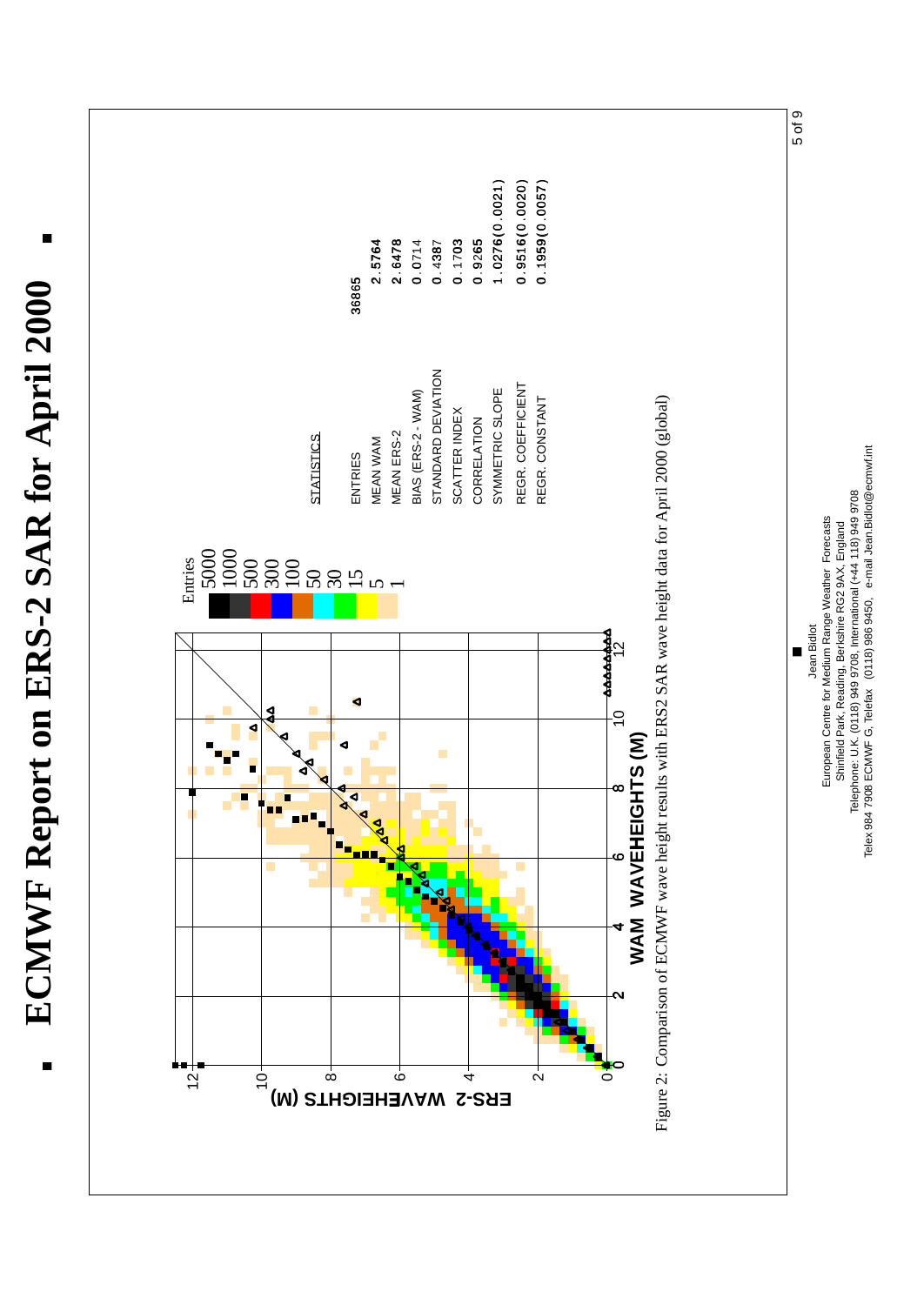6 of 9 . 0+4152/( 0+. 0+0+4840)  $0.9265( 0.0046)$ 0.2637 ( 0.0109) 2.1886 2.1886<br>2.2914<br>2.1028<br>0.1675 2914<br>1026<br>1065<br>9185 0.1028<br>0.3666<br>0.1675<br>0.92637<br>0.2637 ECMWF Report on ERS-2 SAR for April 2000 7504 **ECMWF Report on ERS-2 SAR for April 2000** .<br>0 **ERS**<br> **ERSPECTED AND AN AVALUATE SUBSERIES**<br>
MEAN ERSE2<br> **ENTRIES MEAN WAM MEAN ERS-2**<br> **ENTRIES MEAN ERS-2 BIAS (ERS-2 - WAM)**<br>
STANDARD DEVIATION<br>
STANDARD DEVIATION<br>
SCATTER NORDE SCATTER NOISE<br>
SCATTER NORDE SLOPE REGR. COEFFICIENT REGR. COEFFICIENT Figure 3: Comparison of ECMWF wave height results with ERS2 SAR wave height data for April 2000 (n.hem.) REGR. CONSTANT REGR. CONSTANT 5000 1000 500 300 100 50 30 15 5 1Entries Jean Bidlot 12<br>12 8&10 12  $\supseteq$ **WAM WAVEHEIGHTS (M)**<br>ECMWF wave height results with **E**  $\infty$  $\circ$  m  $\circ$  $\rightarrow$   $\rightarrow$  $\sim$   $\approx$   $\sim$ 0"  $\dot{\infty}$ 612  $\mathbb{P}$  =  $\mathbb{P}$  =  $\mathbb{P}$  =  $\mathbb{P}$  =  $\mathbb{P}$  =  $\mathbb{P}$  =  $\mathbb{P}$  =  $\mathbb{P}$  =  $\mathbb{P}$  =  $\mathbb{P}$  =  $\mathbb{P}$  =  $\mathbb{P}$  =  $\mathbb{P}$  =  $\mathbb{P}$  =  $\mathbb{P}$  =  $\mathbb{P}$  =  $\mathbb{P}$  =  $\mathbb{P}$  =  $\mathbb{P}$  =  $\mathbb{P}$  =  $\overline{a}$ 40

European Centre for Medium Range Weather Forecasts Shinfield Park, Reading, Berkshire RG2 9AX, England Telephone: U.K. (0118) 949 9708, International (+44 118) 949 9708 Telex 984 7908 ECMWF G, Telefax (0118) 986 9450, e-mail Jean.Bidlot@ecmwf.int

European Centre for Medium Range Weather Forecasts Shinfield Park, Reading, Berkshire RG2 9AX, England

Telephone: U.K. (0118) 949 9708, International (+44 118) 949 9708<br>Telex 984 7908 ECMWF G, Telefax (0118) 986 9450, e-mail Jean.Bidlot@ecmwf.int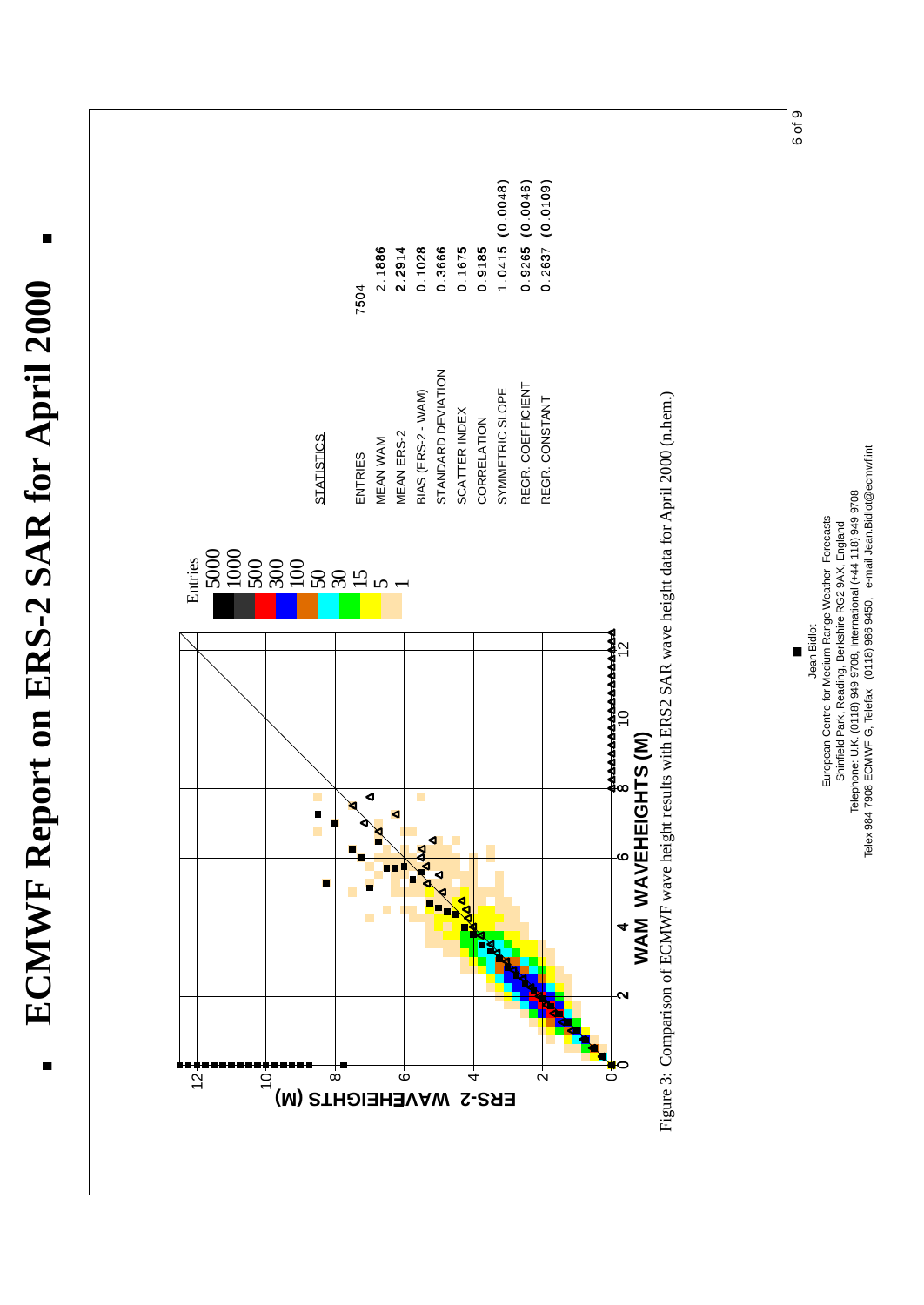



Telephone: U.K. (0118) 949 9708, International (+44 118) 949 9708 Telex 984 7908 ECMWF G, Telefax (0118) 986 9450, e-mail Jean.Bidlot@ecmwf.int

Telephone: U.K. (0118) 949 9708, International (+44 118) 949 9708<br>Telex 984 7908 ECMWF G, Telefax (0118) 986 9450, e-mail Jean.Bidlot@ecmwf.int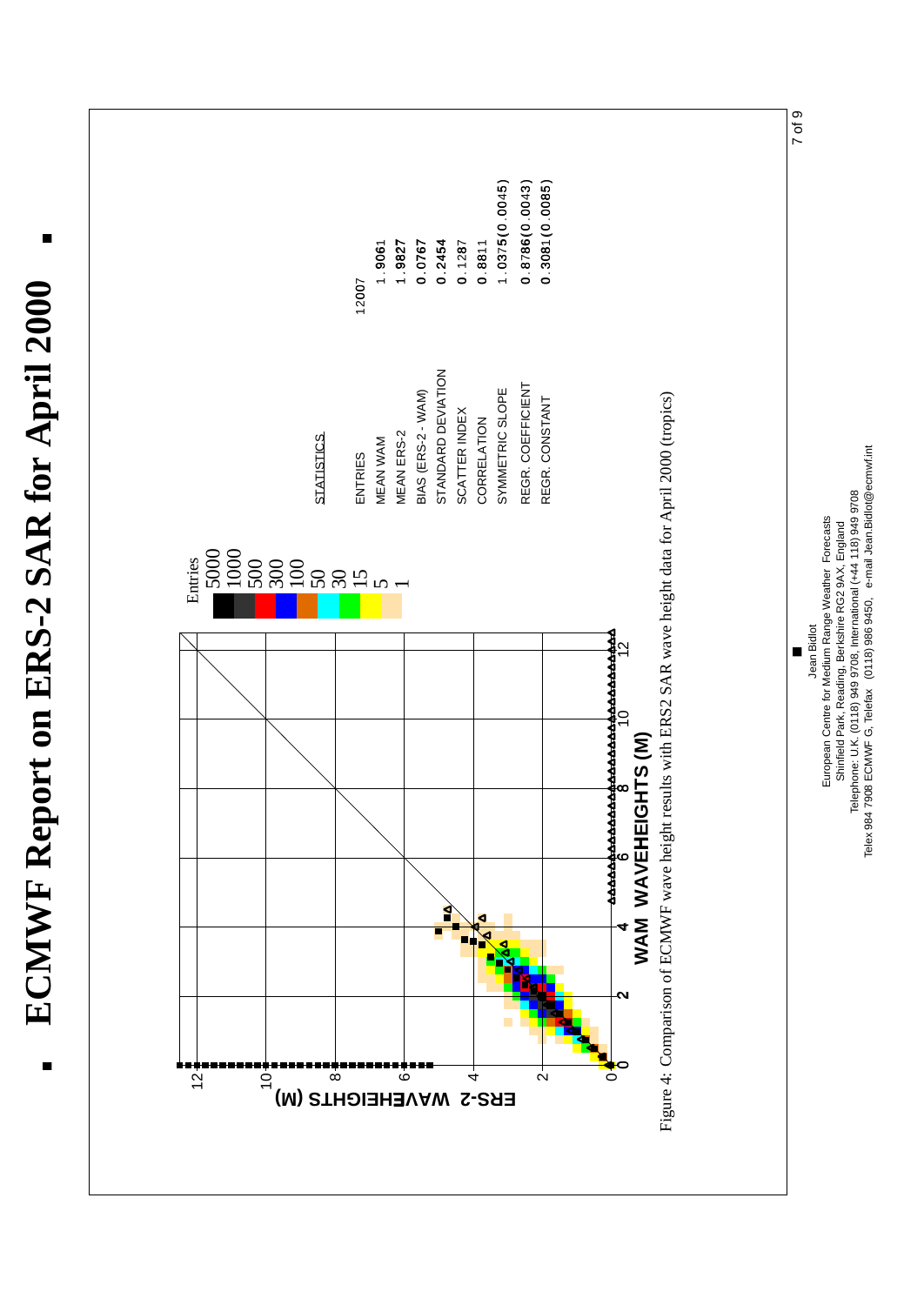8 of 9 0.8985<br>1.0224(0.0036)<br>0.9539(0.0035)<br>0.2014(0.0120)  $1.0224 (0.0036)$ 0. 9539 ( 0. 0035 ) 0. 2014 ( 0. 0120 ) 0.5526 0.1731 3. 1922 3.2463 2<br>0541<br>0525<br>255<br>2085 525<br>52532<br>52535<br>52535 17600  $\dot{\circ}$  .  $\bar{}$ **ERS**<br> **ERSPECTED AND AND STATISTICS**<br> **ERSPECTED AND MEAN WAM**<br> **ERSE-2 WAM MEAN ERS-2**<br> **ERS-2 - WAM)**<br> **ERS-2 - WAM)**<br> **ERS-2 - WAM)**<br> **ERS-2 - WAM)**<br>
STANDARD DEVIATION<br>
STANDARD DEVIATION SYMMETRIC SLOPE<br> **ERS-2 - WAM** REGR. COEFFICIENT REGR. COEFFICIENT REGR. CONSTANT Figure 5: Comparison of ECMWF wave height results with ERS2 SAR wave height data for April 2000 (s.hem.) REGR. CONSTANT European Centre for Medium Range Weather Forecasts European Centre for Medium Range Weather Forecasts Shinfield Park, Reading, Berkshire RG2 9AX, England Shinfield Park, Reading, Berkshire RG2 9AX, England Entries 5000 1000 500 300 100 50 30 15 5 $\overline{\phantom{0}}$ Jean Bidlot  $\frac{444}{12}$ 8&10 12  $\overline{a}$ **WAM WAVEHEIGHTS (M)**<br>ECMWF wave height results with **E**  $\infty$  $\circ$  m  $\circ$  $\rightarrow$   $\rightarrow$  $\sim$   $\approx$   $\sim$ 0"  $\frac{1}{2}$  $\mathcal{L} = \mathcal{L}$  (M) STHEIGHTS (M)  $\mathcal{L} = \mathcal{L}$  $\overset{1}{\infty}$ 6 $\overline{a}$ 40

Telephone: U.K. (0118) 949 9708, International (+44 118) 949 9708 Telex 984 7908 ECMWF G, Telefax (0118) 986 9450, e-mail Jean.Bidlot@ecmwf.int

Telephone: U.K. (0118) 949 9708, International (+44 118) 949 9708<br>Telex 984 7908 ECMWF G, Telefax (0118) 986 9450, e-mail Jean.Bidlot@ecmwf.int

ECMWF Report on ERS-2 SAR for April 2000 **ECMWF Report on ERS-2 SAR for April 2000**